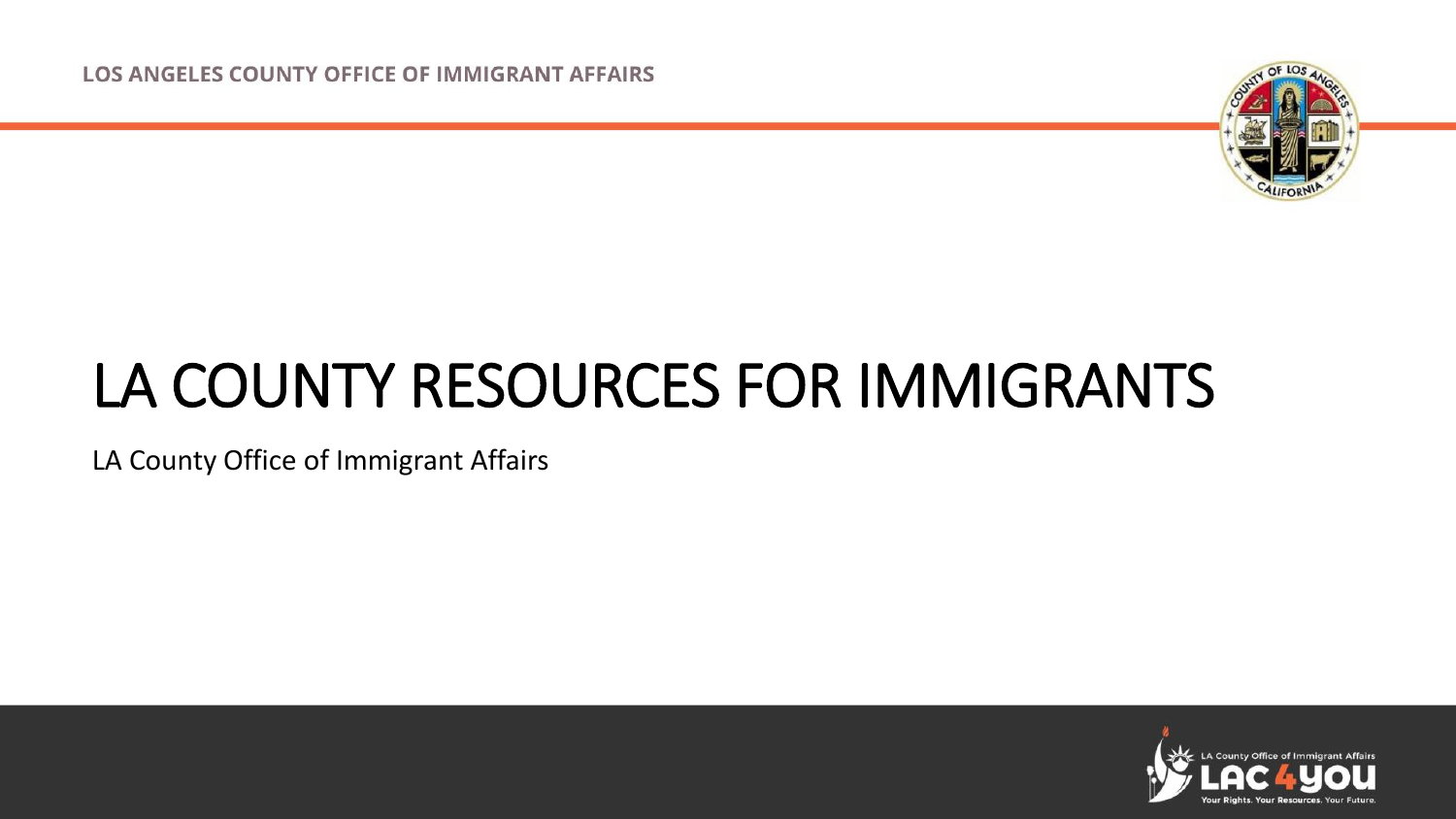# LA County Services

- Social Services
- Health Services
- Educational Services
- Legal & Financial Support Services



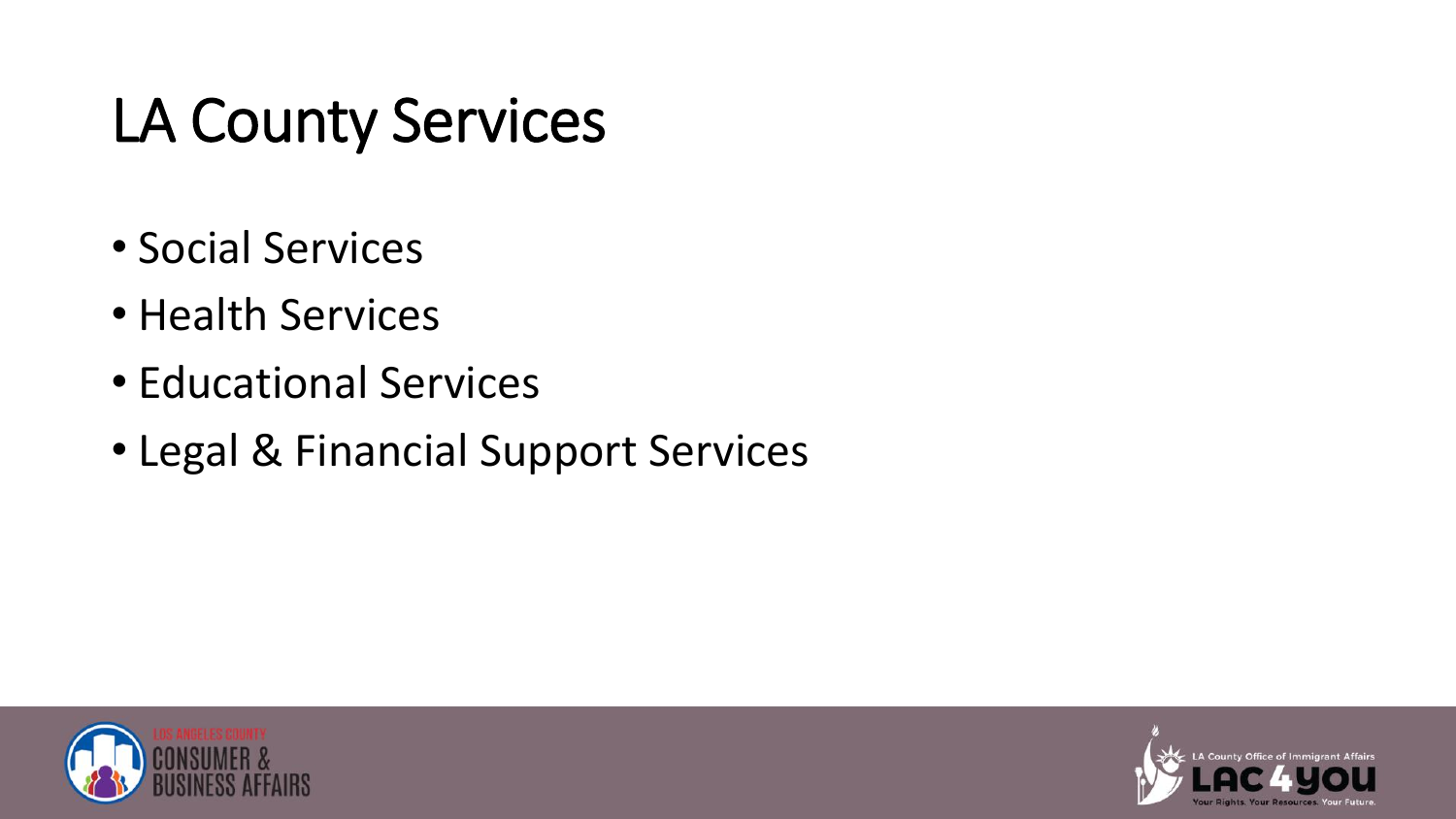# Social Services

- Department of Public Social Services (DPSS)
	- [CalFresh](https://dpss.lacounty.gov/en/food.html): Food & nutrition assistance
	- [Medi-Cal](https://dpss.lacounty.gov/en/health.html): Medical insurance
	- [CalWORKs/GR/CAPI/RCA](https://dpss.lacounty.gov/en/cash.html): Cash assistance
	- [GAIN/GROW/REP](https://dpss.lacounty.gov/en/jobs.html): Employment services (with child care & transportation)



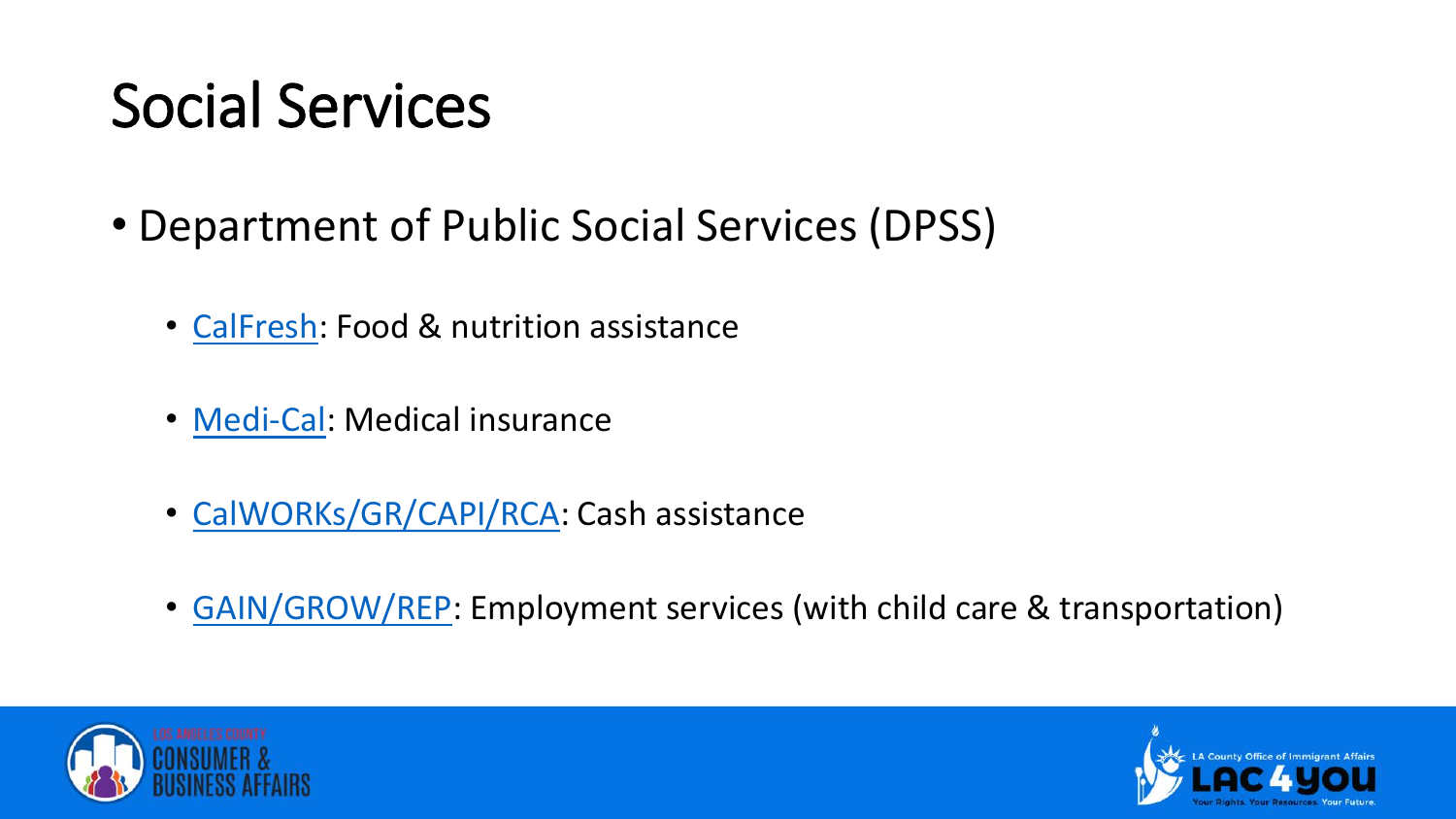## Social Services

- Department of Workforce Development, Aging and Community Services (WDACS)
	- [Elderly Nutrition Program](https://wdacs.lacounty.gov/services/older-dependent-adult-services/): Congregate & home-delivered meals
	- [America's Job Center of California \(AJCCs\)](https://workforce.lacounty.gov/): Employment services for workauthorized individuals
	- [Business Development Services](https://wdacs.lacounty.gov/services/business-development-services/): Business counseling, layoff aversion, recruitment, employment laws, and County vendor registration\*

\*Office of Small Business transferring to WDACS: [dcba.lacounty.gov/small-business-services/](https://dcba.lacounty.gov/small-business-services/)



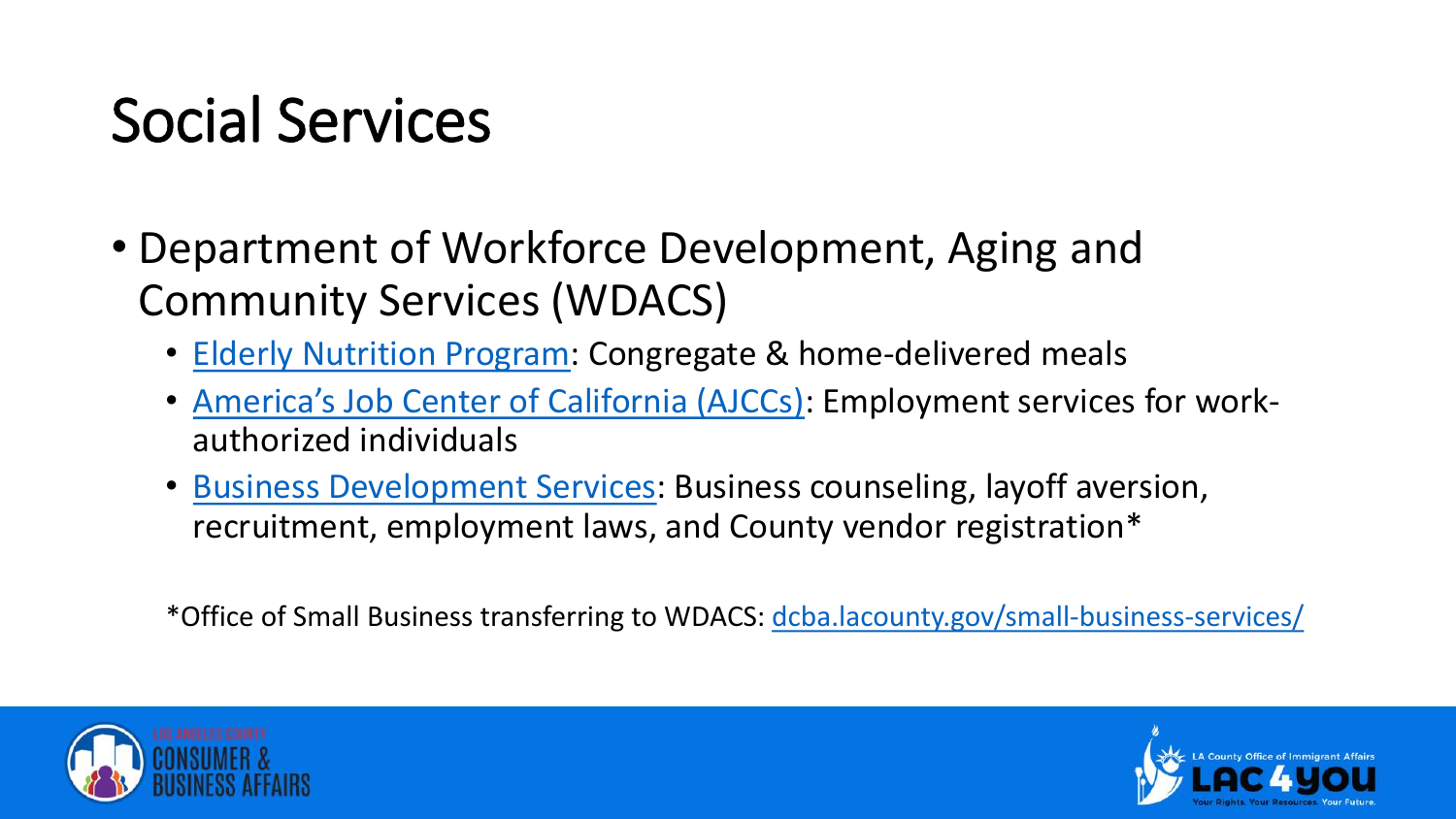### Health Services

- Department of Health Services (DHS)
	- [My Health LA](https://dhs.lacounty.gov/my-health-la/): Primary & preventive care
	- [County Medical Facilities](https://dhs.lacounty.gov/our-locations/): Emergency & specialty care
- Department of Public Health (DPH)
	- [Public Health Clinics:](http://publichealth.lacounty.gov/chs/phcenters.htm) Vaccination
	- [Environmental Health](http://www.publichealth.lacounty.gov/eh/): Uninhabitable housing enforcement
	- [Vital Records:](http://www.ph.lacounty.gov/DCA/) Birth & death certificates
- Department of Mental Health (DMH)
	- [Access Hot Line:](https://dmh.lacounty.gov/get-help-now/) Mental health crisis care



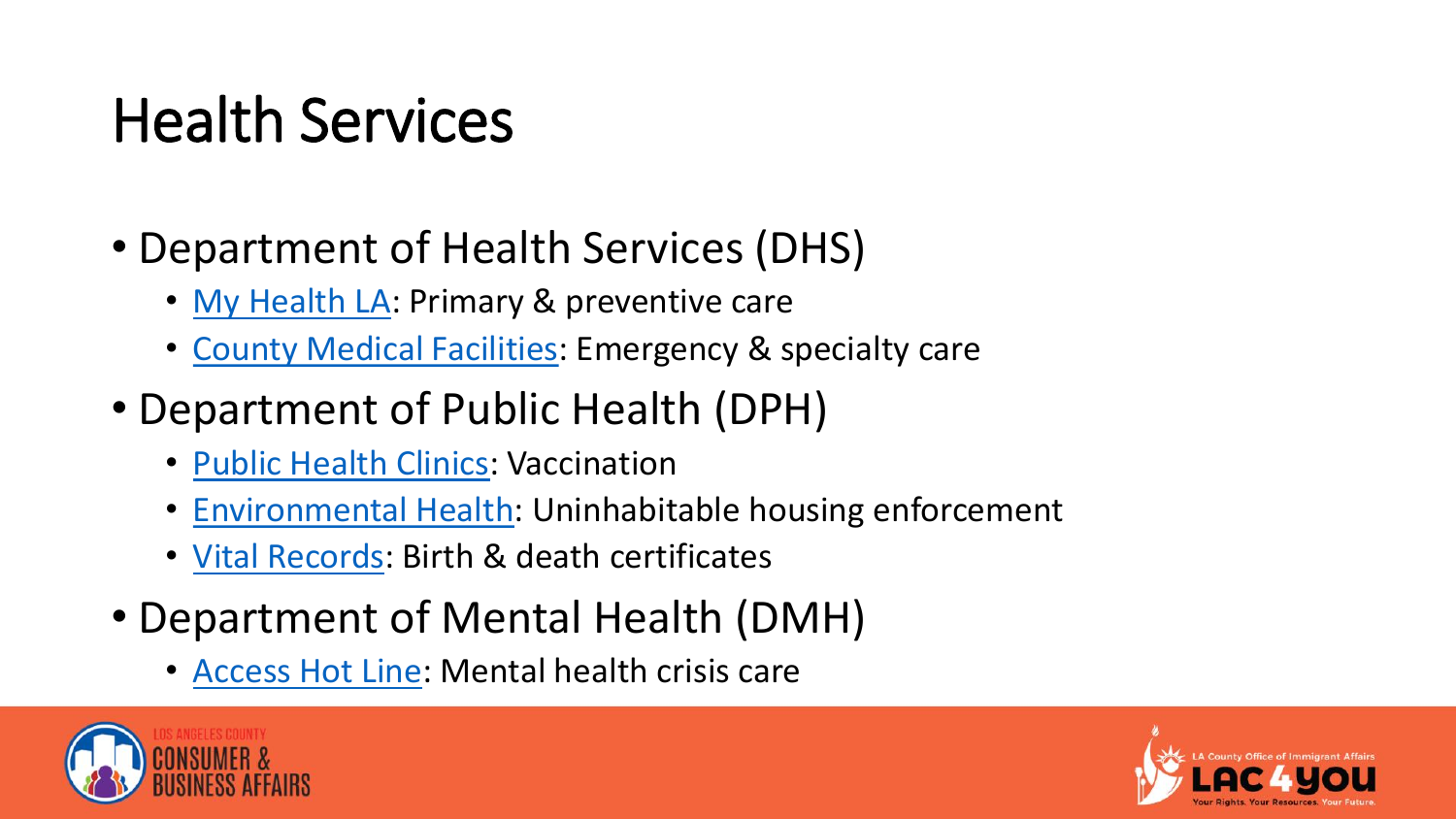# Educational Services

- County Library
	- [Homework Help](https://lacountylibrary.org/homework/): Online tutoring, homework assistance
	- [Laptop & Hotspot Loans](https://lacountylibrary.org/laptop/): Free laptop & hotspot
	- [High School Diploma:](https://lacountylibrary.org/diploma/) Earn HS diploma & career certificate
	- [Citizenship:](https://lacountylibrary.org/citizenship/) USCIS citizenship exam prep assistance
- Department of Parks & Recreation
	- [After School Programs](https://parks.lacounty.gov/kids-family/?row=1#afterSchoolProgramsColumn): After school enrichment activities
	- [Computer Lab:](https://parks.lacounty.gov/recreation-activities/?row=3#computerLabsColumn) Computer classes, free computers for homework & research



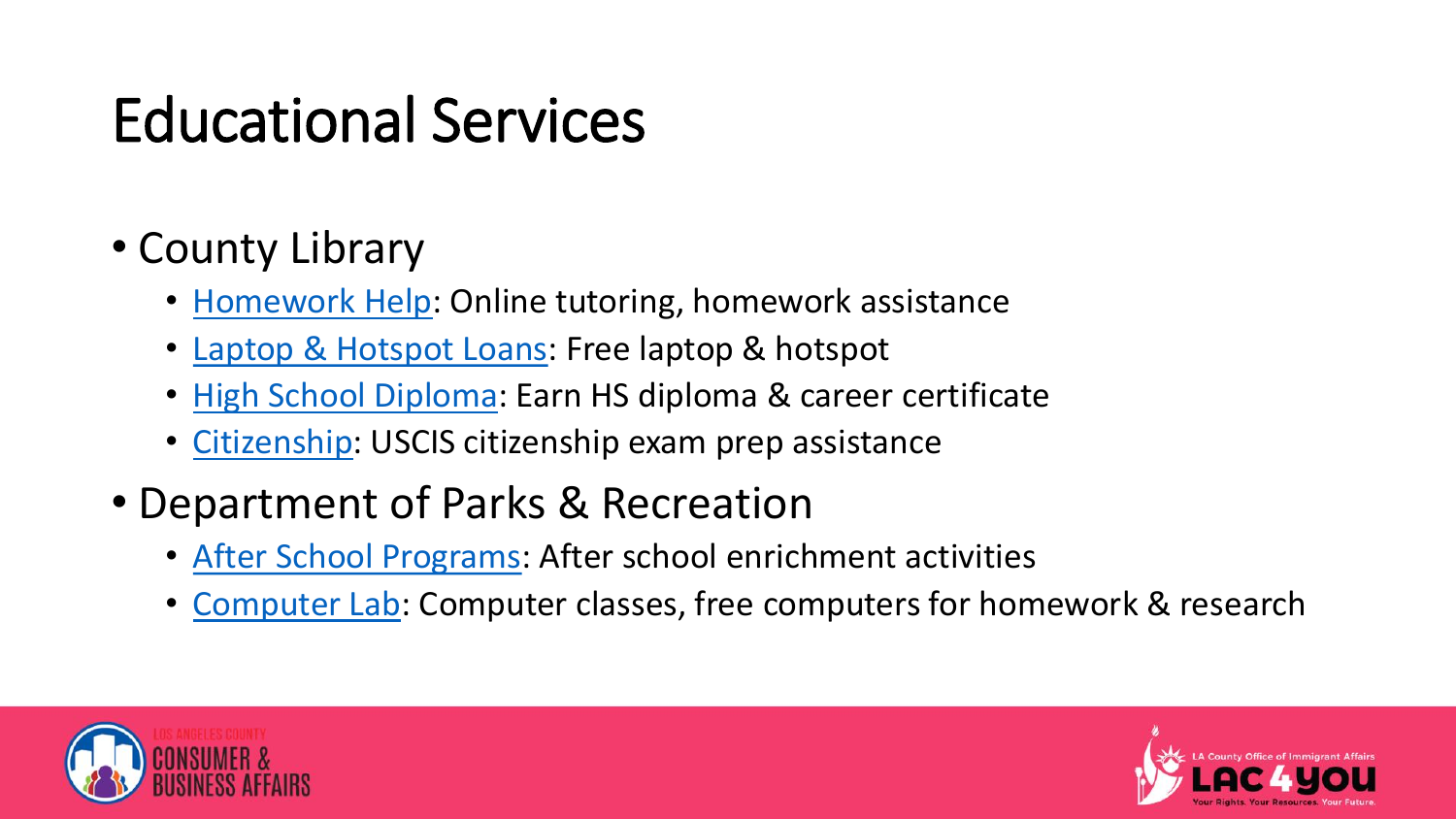# Legal & Financial Support Services

- Department of Consumer & Business Affairs (DCBA)
	- [Housing & Tenant Protection:](https://dcba.lacounty.gov/rentstabilization/) Housing & tenant rights counseling
	- [Stay Housed LA:](https://www.stayhousedla.org/) Eviction defense, rental assistance
	- [Wage Enforcement](https://dcba.lacounty.gov/minimum-wage/): Wage theft and retaliation complaints
	- [Small Claims Court:](https://dcba.lacounty.gov/small-claims/) Assistance with court documents, procedures
	- [Dispute Resolution:](https://dcba.lacounty.gov/mediation/) Free community and court-connected mediation
	- [BankOn:](https://dcba.lacounty.gov/bankon/) Affordable checking accounts & financial products
	- [Financial Navigators](https://dcba.lacounty.gov/financial-navigators/): Assistance in navigating financial issues and making referrals to other social services and resources